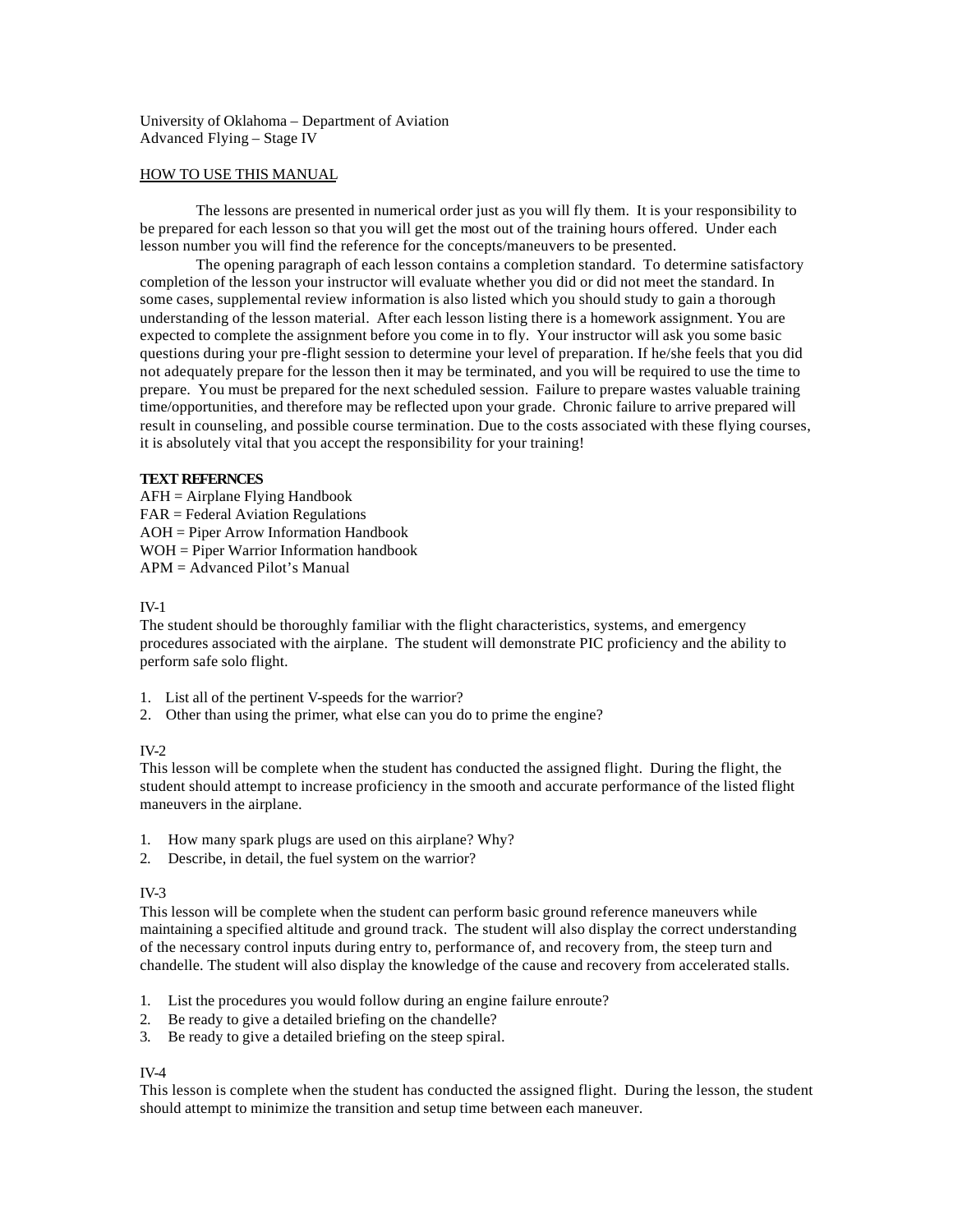- 1. What are accelerated stalls and why do we practice them?
- 2. What are you expected to do before every maneuver?

## IV-5

The student will display increased proficiency during steep power turns by maintaining altitude within +/- 200 feet and bank within +/- 20°. The student will demonstrate the correct procedures for the chandelle. During takeoffs and landings, the student will demonstrate correct airspeed control techniques.

- 1. Give a briefing on the 180 degree power-off accuracy approach and landing
- 2. Review the V-speeds for the Cessna?

## IV-6

This lesson is complete when the student has conducted the assigned solo flight. During the lesson, the student should attempt to gain proficiency in the listed maneuvers.

- 1. What is the proper procedure for handling an engine fire on start-up?
- 2. Why are chandelles executed into the wind?

## IV-7

The student should show increased proficiency in the review maneuvers by demonstrating correct entry and recovery procedures and increased coordination during the performance of each maneuver. The student will also demonstrate an understanding of the important performance elements of lazy eights and eights-onpylons.

- 1. Be able to describe, on a chalkboard, the elements of a lazy eight?
- 2. What is pivotal altitude?

### IV-8

This lesson will be completed when the student has conducted the assigned solo flight. During the flight, the student should attempt to increase accuracy and coordination on the listed maneuvers.

- 1. What is gained from practicing slow flight?
- 2. Why do you need increased back-pressure on the yoke during steep turns?

### IV-9

Although the student's coordination and accuracy of performance are not expected to be that of a commercial pilot, the student should demonstrate an understanding of the important performance elements of each maneuver and the correct entry, execution, and recovery techniques.

- 1. Explain the proper procedure to follow if you lose your alternator in flight?
- 2. What would you need to do if you noticed your oil pressure was low and the temperature was high?

### IV-10

 This lesson is complete when the student has conducted the assigned solo flight. During the flight, the student should attempt to perform lazy eights with symmetrical loops and eights-on-pylons, chandelles, and steep turns with smoothness and coordination.

- 1. How does wind speed affect eights-on-pylons?
- 2. What is the correct technique for a left cross wind takeoff?

### IV-11

This lesson is complete when the student displays an understanding of night flight and the associated normal and emergency procedures.

1. List all the various colored lights used in aviation?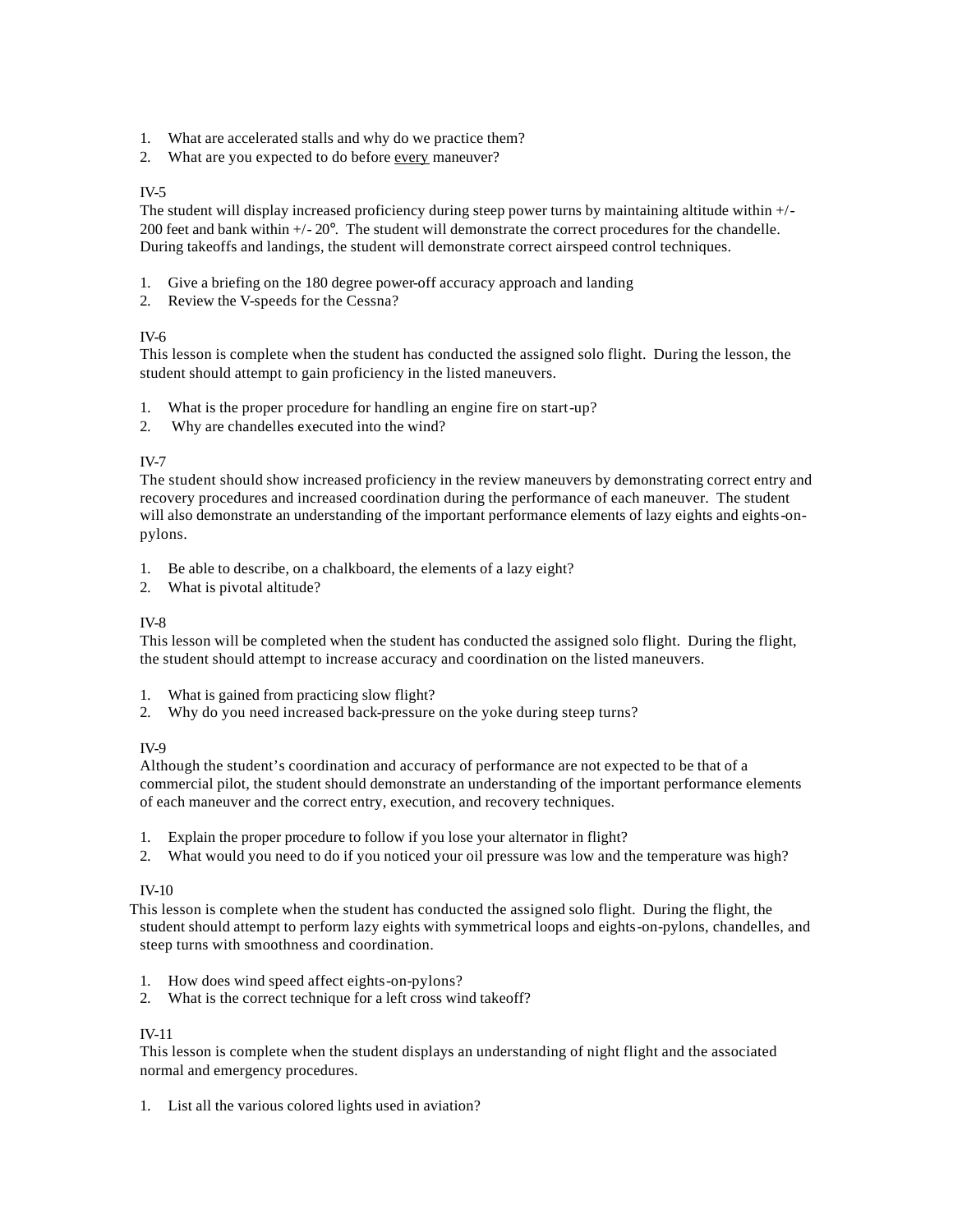2. Explain why can't you see as well at night?

# IV-12

This lesson is complete when the student has conducted solo night flight. During the flight, the student should attempt to gain proficiency in takeoffs and landings in the night environment.

- 1. What equipment is required for night VFR operations?
- 2. What techniques should you use for landing at night?

# IV-13

At the completion of the flight, the student should display a working knowledge of the airplane systems. Additionally, the student should display at least private pilot proficiency in the performance of basic flight operations.

- 1. What is the minimum altitude recommended for leaning the Arrow?
- 2. What is the difference, in procedure, between a hot and cold start?

# IV-14

The student should display a working knowledge of the airplane systems. Additionally, the student should display at least private pilot proficiency in the performance of basic flight operations.

- 1. List all the V-speeds for the Arrow?
- 2. Explain the correct procedure for an engine fire on start-up for the Arrow?

## IV-15

The solo lesson is complete when the student has conducted the assigned flight. During the flight, the student should attempt to attain or maintain commercial pilot proficiency.

- 1. List the emergency procedures for extending the landing gear on the Arrow?
- 2. What is a squat switch? Where is it located on the Arrow?

# IV-16

This lesson is complete when the student demonstrates the ability to safely act as PIC of the aircraft during cross-country flights at night.

- 1. What are the fuel requirements for a cross-country night flight?
- 2. What should you do if you get lost on a night cross-country flight?

# IV-17

The student will show added skill in cross-country planning by selecting optimum cruising altitudes and appropriate checkpoints for a flight with a landing at a point more than 50 n.m. from the original departure point.

- 1. When using pilotage and dead reckoning at night, what should you consider as far as flight planning goes?
- 2. What should you do if you lose your engine at night?

# IV-18

This lesson is complete when the student has conducted a solo cross-country to include a landing at a point more than 50 n.m. from the original departure point. The student should attempt to gain proficiency in cross-country operations and the use of unfamiliar airports.

1. Plan out a cross-country flight completely! Include fuel and time estimates so you can see how accurate your skills at flight planning are progressing.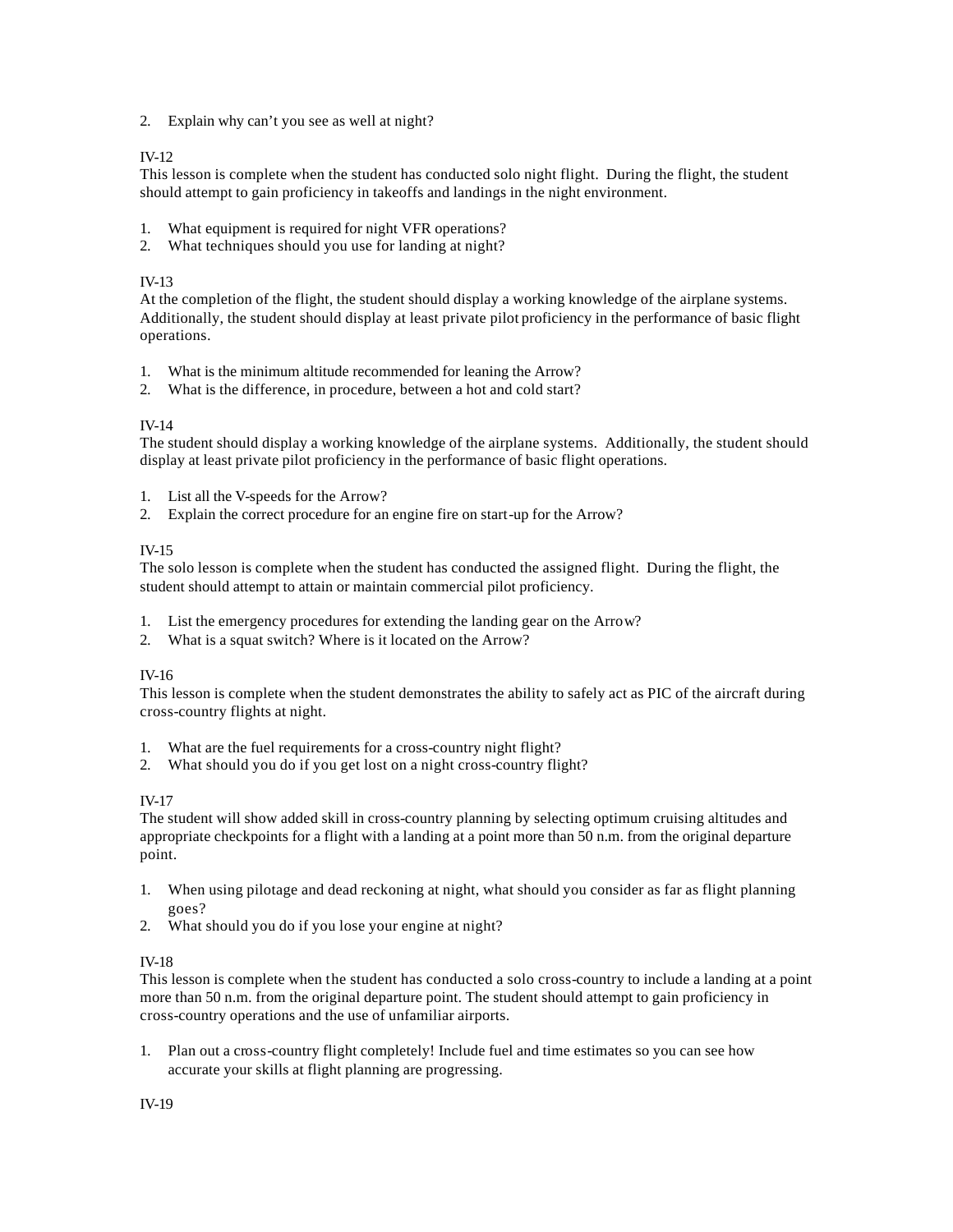At the completion of this flight, the student should be thoroughly familiar with the flight characteristics, systems, and emergency procedures associated with the complex airplane. The student will demonstrate PIC proficiency and the ability to perform safe solo flights.

1. Be able to diagram and explain the prop governor and the prop itself!

## IV-20

At the completion of this flight, the student should be thoroughly familiar with the flight characteristics, systems, and emergency procedures associated with the complex airplane.

- 1. What will happen to the prop pitch if you lose engine oil pressure?
- 2. Can you extend the landing gear without any electrical power? Why?

## IV-21

The student's increase in night proficiency, to that of a commercial pilot will be evident during the postflight evaluation. The student will thoroughly explain the additional operational aspects and safety considerations, which are associated with night flight.

- 1. How long does it take for your eyes to adapt at night?
- 2. At what altitude do your eyes begin to lose their effectiveness?

## IV-22

The student will demonstrate commercial pilot proficiency in the operation of the aircraft and a basic knowledge of the advanced commercial maneuvers. At the completion of this lesson, the student should be prepared to take the Arrow quiz and they should receive their complex sign-off.

- 1. During stall recovery, what order do you retract the gear and flaps?
- 2. Describe the fuel injection system.

### IV-23

The lesson is complete when the student has conducted the assigned flight. During the flight, the student should attempt to attain or maintain commercial pilot proficiency.

- 1. What are some pros/cons about a fuel injected engine?
- 2. What are some pros/cons for a constant speed prop?

# IV-24

Steep power turns will be maintained within  $+/-150$  feet and bank angle and recovery heading within  $+/-$ 15°. The student will demonstrate the correct procedures for performing the chandelle. During takeoffs and landings, the student will demonstrate correct airspeed control techniques.

- 1. Describe the procedure for a short field takeoff in the Arrow?
- 2. List the procedure for a short field landing in a Warrior?

# IV-25

The solo lesson is complete when the student has conducted the assigned flight. During the flight, the student should attempt to attain or maintain commercial pilot proficiency.

### 1. List the procedure for a soft field takeoff in a Warrior?

### IV-26

The student should score at least a 70% on the quiz. The instructor will review those questions missed by the student.

1. Know everything you can, regarding Arrow systems for your quiz?